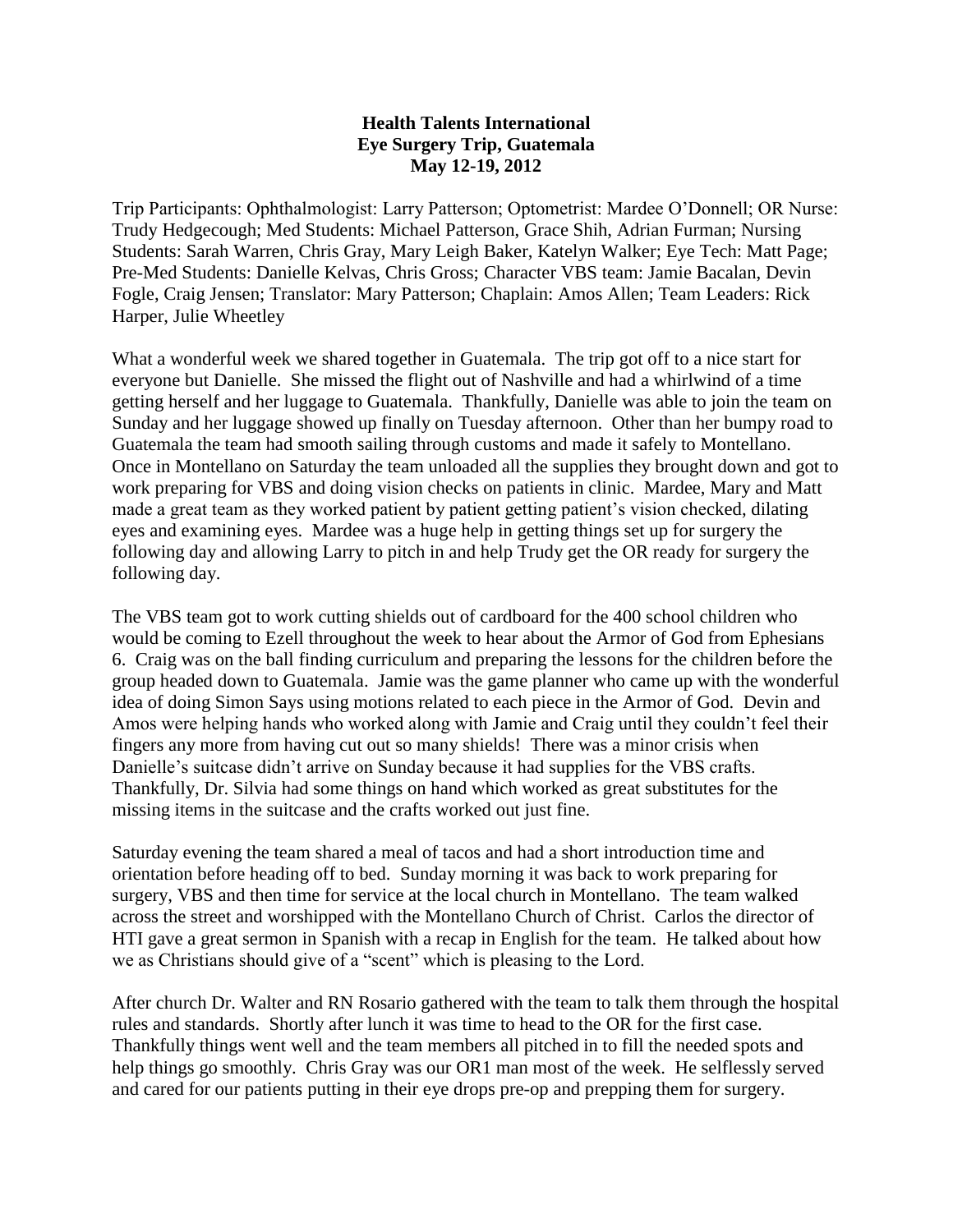Several others rotated through helping do pre-op drops in the recovery area and in OR1. Mary Leigh, Sarah and Kaitlyn were all able to train under Trudy about how to circulate and turn over the OR between cases. They all had a hand in helping with each stage of surgery. Mary Leigh's Spanish skills were also a huge help to the team. She made patients feel comfortable and well cared for. Mary also served as a translator doing vision checks and helping Mardee in clinic. She was a light to the team and the patients.

That evening Amos shared his first devotional with the team. Amos' devotional times throughout the week were such a blessing. Hearing from someone who spent so much time in his own life as a missionary to Kenya was truly special. He was able to bring a different perspective to the team, leading us to see things from the Guatemalan perspective or to seek to understand the culture. He helped the group process about their own lives by asking what challenges there are to personal faith for those working in the medical field. He led several discussions like this to help the team see our strengths and weaknesses while seeking to know God more deeply no matter what situation we find ourselves in. Amos was also a wonderful influence on the team because he invested in each and every team members. By the end of the week Amos had touched the hearts of so many of us with his kindness and thoughtful questions and comments. Our team was certainly blessed by his presence.

Monday was a busy day. The surgical team got started right after breakfast and made their way through the patients scheduled for the day. The VBS team had their first group of students, the 5<sup>th</sup> and 6<sup>th</sup> graders from the Montellano elementary school. The students came in two waves so the VBS team did their program twice each day. Julie taught the students about the Armor of God; truth, righteousness, peace, salvation, faith in God's provision for them, and the sward of the Spirit which is the Word of God. After the lesson the children played a Simon Says game with motions corresponding with each piece of "armor". They sang the song "I'm in the Lord's army" and made a craft. The boys were given cardboard shields of Faith which they covered with tin foil and decorated. The girls each received a ribbon belt with pretty beads and markers to write the word "VERDAD" which means Truth in Spanish.

The students were thrilled with their shields and belts reminding them of God's love and protection. Jamie and Craig served as the soldier for the lesson. They put on a cardboard breastplate, helmet, shoes, shield and sward. Piece by piece the soldier costume came together throughout the week until the soldier was fully equipped for the battle against sin and evil! Amos, Danielle, Devin and Kaitlyn all participated helping the children tape tin foil onto shields or tie beads onto their strings and pin their belts together. Each child got a few moments of attention from one of the "gringos".

VBS took place on Monday, Tuesday and Wednesday in which time close to 400 children were taught, played with and loved on. The school teachers and principal were grateful for HTI's involvement with the children of Montellano. The VBS team did a great job planning and orchestrating the program and deserved a huge pat on the back as the last children left on Wednesday.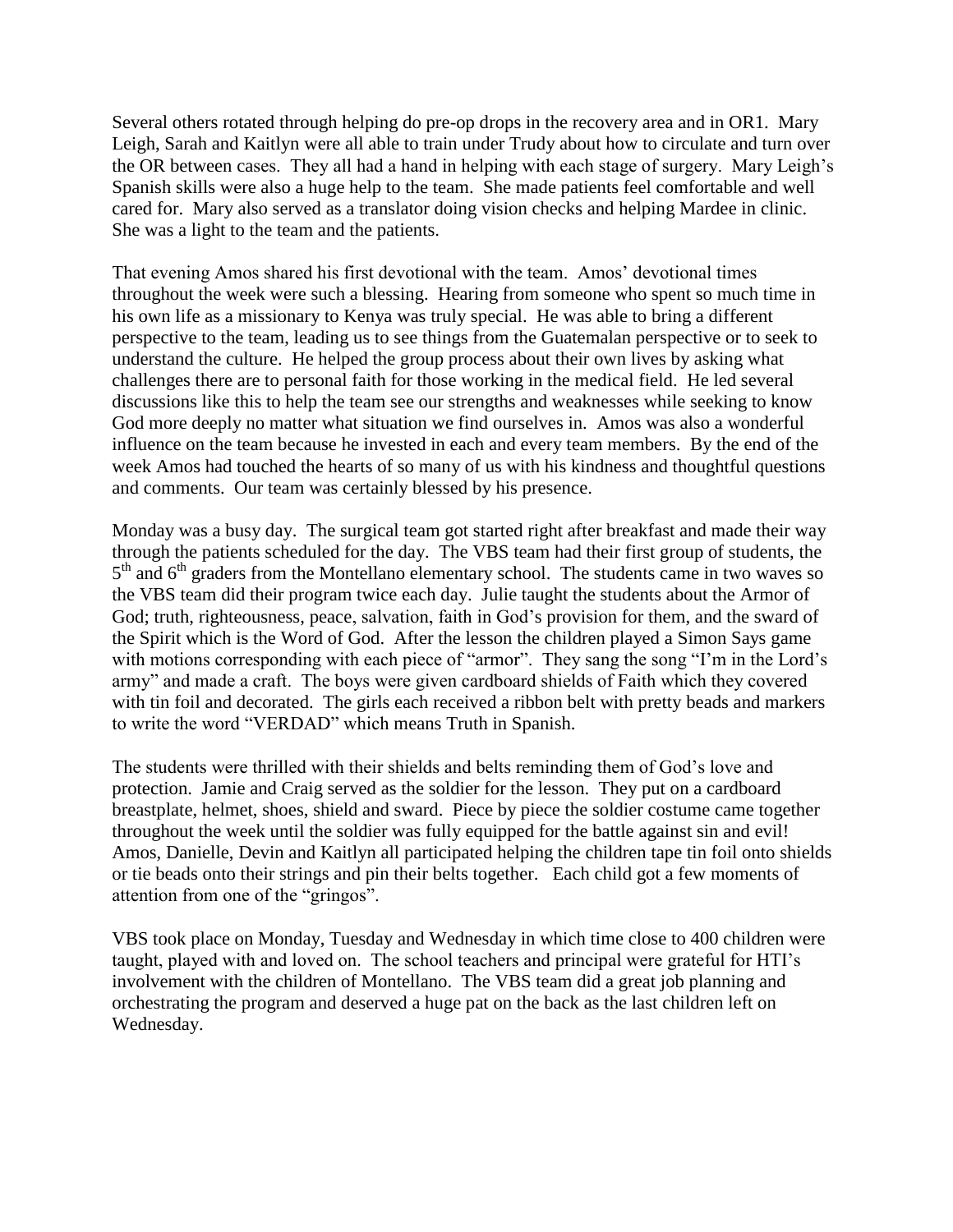Several people also had the opportunity to head out of Clinica Ezell to see the various sites around the area or to visit mobile medical clinics or villages where HTI is doing community development. Danielle, Katelyn, Mary Leigh, Chris Gray, Adrian, Chris Gross, and Grace all had a chance to go to mobile medical or community development clinics. Several of them came back with changed hearts. Adrian was touched by Dr. David's prayers as he treated his patients. Katelyn was energized and excited about continuing her studies as a nurse and being able to one day help see patients of her own. The team members were impressed with the organization with which HTI carries out clinics in conjunction with the local Christians. They could plainly see the blessing this ministry is in the lives of the patients...not only because of the medical treatment but also because of the holistic care for the individuals. Both medical and spiritual needs are treated, social and mental needs are addressed. We praise God for the beautiful opportunity he gives HTI to serve in this way and always thank Him as well for bringing teams like this one to experience what HE is doing in Guatemala!

On Tuesday the team had a special eye surgery patient. A lovely young Guatemalan girl in her early thirties came in with a traumatic cataract. Neither Mardee, Michael or Larry could see her retina past the cataract upon examining her but they decided to operate and pray that her eye would be healthy behind that milky white lens. The surgery went well and Larry was able to get a lens into her eye to make it compatible with her "good eye". That night the doctors just couldn't wait so they snuck down to the ward after devotional to see how their special patient was doing. They removed the patch from her eye and asked her if she could see the doctors standing before her. Well thanks to God she could indeed! She could see Mardee, Michael and Larry but not only that she could count their fingers and see detail her eye had not seen in so very long! The beautiful young woman was brought to tears as she thanked God and thanked her doctors for restoring sight where once she was blind.

Wednesday afternoon the team wrapped up surgery early and decided to head out to the cacao farm to see some of the natural beauty of Guatemala. They had a great time looking at the awesome Ceiba tree, hunting for bugs, and tasting cacao. On Thursday a skeleton crew worked in the OR to finish up the last patients while the VBS crew and a few others headed up to see Lake Atitlan and enjoy a nice lunch at Hotel Toliman. Once the OR crew wrapped up surgery Danny took them into Chicacao where Michael got to go visit the home of his MET host family and the whole crew got to enjoy some inc cream from Saritas. It was a great day for the team and a wonderful way to wrap up the last day at Ezell.

Eye surgery clinics are always miraculous. We servants of God may not be able to place dirt on a blind man's eye but with His help we can help the blind to see and praise God for that miracle! All together there were 31 surgeries, many more optometry patients seen and close to 400 children nurtured this week.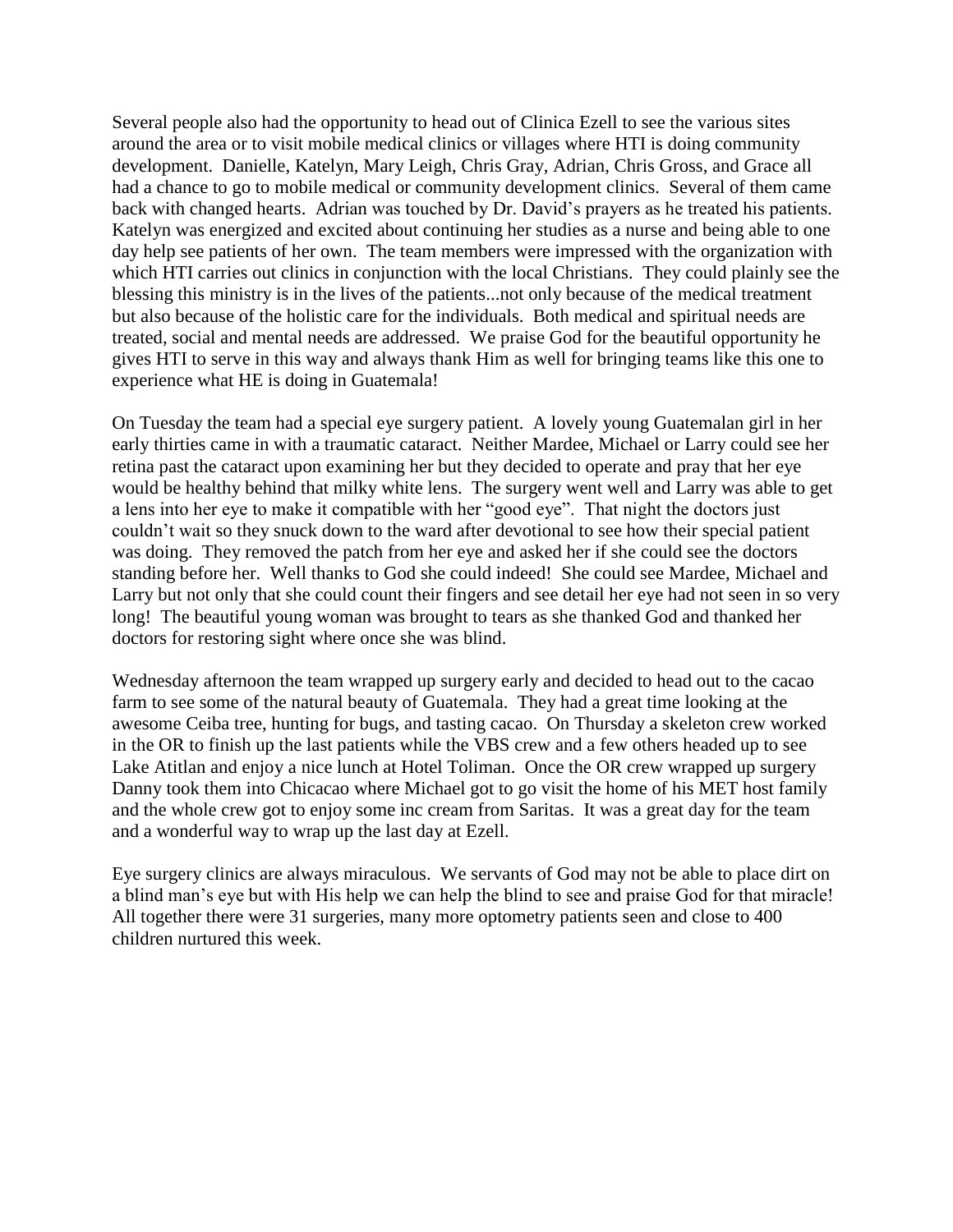On Friday morning the prior day's patients were discharged and final hugs were given before the team loaded up onto the bus and headed out for Antigua. The group made it to Antigua without any trouble and spent a fun day shopping, eating and visiting. That evening we all shared a nice dinner at Hotel Antigua before saying good night. Saturday morning Hotel Antigua had a beautiful breakfast buffet spread for the team to feast upon before they loaded back onto the bus and headed to the airport. Once again the trip to the airport was uneventful and everyone made their flights home without any trouble.

By: Julie Wheetley